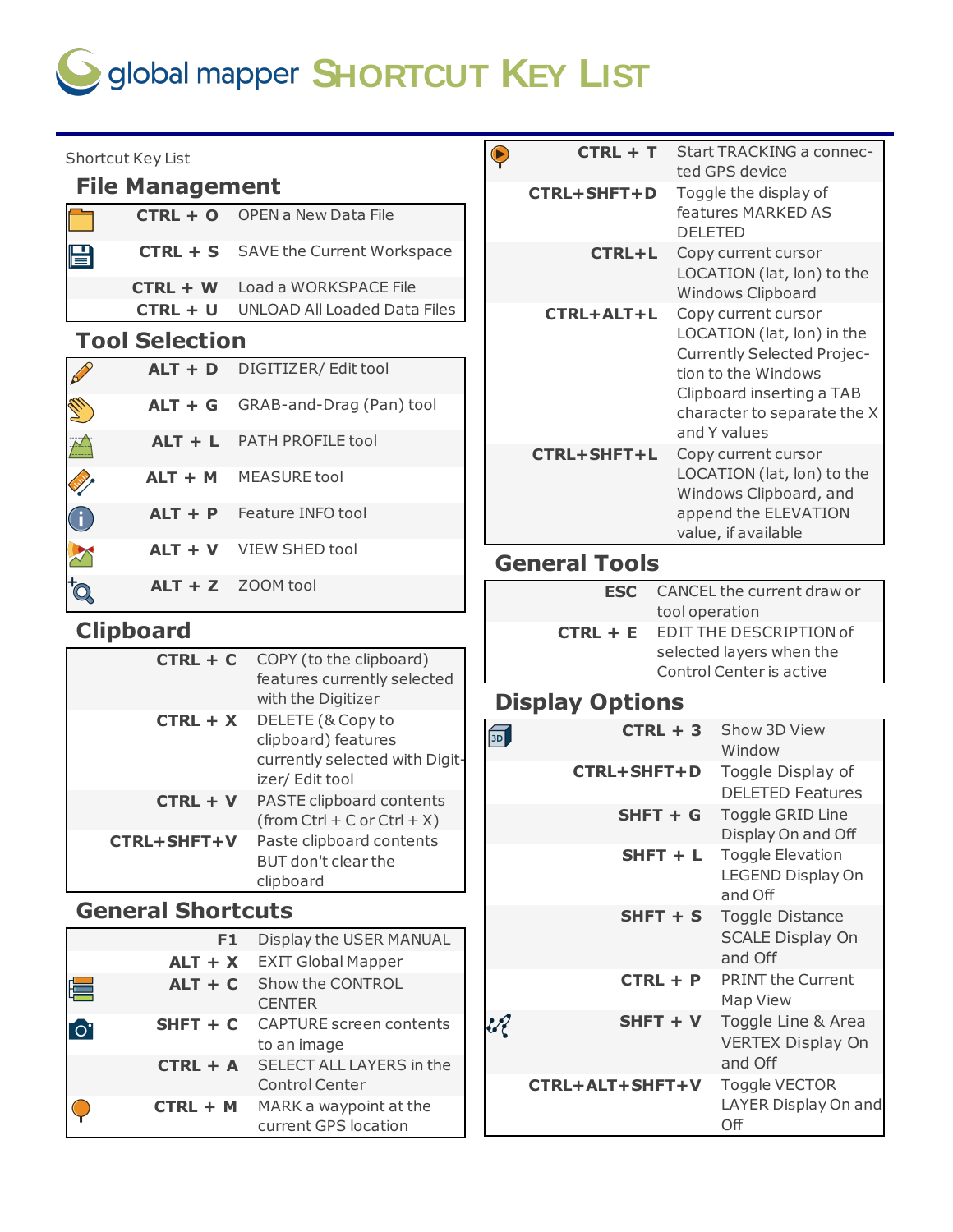# $\bigcirc$  global mapper **SHORTCUT** KEY LIST

| <sup>t</sup> Zoom & Pan           |                                                |                             | units for linear measurements<br>(like meters and feet) |
|-----------------------------------|------------------------------------------------|-----------------------------|---------------------------------------------------------|
| <b>HOME</b>                       | Zoom to the Full EXTENTS                       |                             | Zoomed View: Automat-                                   |
|                                   | of All Loaded Data                             |                             | ically ADD CLICKED POINT to                             |
| <b>CTRL+HOME</b>                  | Center on a Location                           |                             | GCP list (simulate press of                             |
| $CTRL +$                          | Restore the LAST ZOOMED                        |                             | 'Add GCP to List' button)                               |
| <b>RIGHT</b>                      | VIEW (Zoom tool only)                          | $CTRL + S$                  | Save the current CONTROL<br>POINT LIST to GCP file      |
| <b>CLICK</b><br><b>PAGE DOWN</b>  | Zoom In                                        | <b>CTRL + RIGHT</b>         | Zoom out to the ENTIRE                                  |
|                                   |                                                |                             | <b>CLICK</b> EXTENTS of the data being                  |
| <b>CTRL + PAGE</b><br><b>DOWN</b> | Zoom In a Tiny bit                             |                             | rectified                                               |
| <b>PAGE UP</b>                    | ZOOM OUT                                       |                             |                                                         |
| <b>CTRL + PAGE UP</b>             | ZOOM OUT a TINY bit                            | <b>Digitizer/ Edit Tool</b> |                                                         |
| <b>ARROW KEY (ANY)</b>            | PAN the Map Display 1/4 of                     | $CTRL + Z$                  | UNDO the last operation, if                             |
|                                   | Screen                                         |                             | possible (example: when                                 |
| <b>SHFT + ARROW</b>               | PAN the Map Display 1/2 of                     |                             | digitizing new features)                                |
|                                   | Screen                                         | <b>DELETE</b>               | MARK the selected features<br><b>AS DELETED</b>         |
| <b>CTRL + ARROW</b>               | PAN the Map Display an<br><b>Entire Screen</b> | <b>CTRL + DELETE</b>        | DELETE the selected                                     |
| $ALT + R$                         | <b>SAVE the Current view</b>                   |                             | vertices                                                |
| $CTRL + R$                        | <b>RESTORE Last SAVED View</b>                 | <b>SHFT + DELETE</b>        | UNDELETE the selected<br>features                       |
| CTRL +                            | <b>RESTORE Last DRAWN</b>                      | <b>LEFT DOUBLE-</b>         | <b>EDIT FEATURE under cursor</b>                        |
| <b>BACKSPACE</b> View             |                                                | <b>CLICK</b>                |                                                         |
| $S HFT + Z$                       | ZOOM to SCALE                                  | <b>CTRL+ALT+M</b>           | MEASURE the cut-and-fill                                |
| $CTRL + 1$                        | ZOOM (the Raster Layer at                      |                             | VOLUME of the currently                                 |
|                                   | the Screen Center) to Full                     |                             | selected line or area feature                           |
|                                   | Detail (1:1 PIXEL SIZE)                        | $CTRL + N$                  | Cycle through non-connec-                               |
|                                   |                                                |                             | ted line endpoints (end-                                |

 $\int_{0}^{\infty}$ 

NODES) **SHFT + T** Create new line (TRACE mode)

### **Info Tool**

| $ALT+P$     | Select the info tool as the<br>current tool                              |
|-------------|--------------------------------------------------------------------------|
|             | Toggle only selecting point<br>features                                  |
|             | <b>RIGHT CLICK</b> Cycle through the features<br>at the clicked location |
| <b>CTRL</b> | display feature info and<br>ignore alternate link<br>options             |

### **Image Rectification**

| ALT + LEFT DISABLE AUTOMATIC SNAP-                 |
|----------------------------------------------------|
| <b>CLICK</b> to-nearest-feature function-<br>ality |
|                                                    |
| Reference Image: ROUND<br><b>SHIFT + LEFT</b>      |
| the clicked location to nearest                    |
| 30 seconds for arc degree                          |
| units or nearest 1000 ground                       |
|                                                    |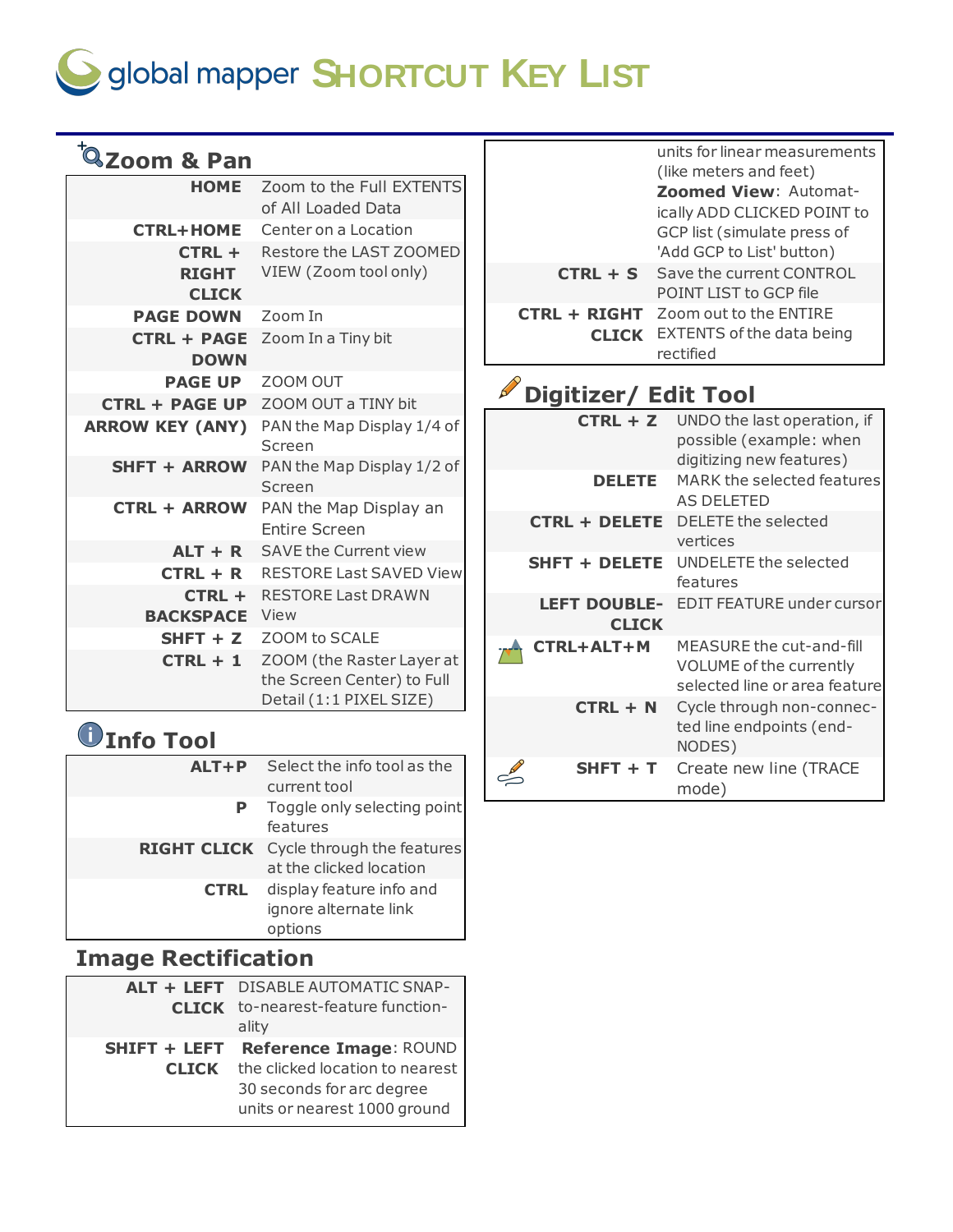# $\bigcirc$  global mapper **SHORTCUT** KEY LIST

### **Digitizer Modifiers**

Combine these modifier keys with **LEFT CLICK** to change digitizer behavior

#### **Selection**

|                  | <b>CTRL</b> ADD/ APPEND selected  |
|------------------|-----------------------------------|
|                  | features to cached selec-         |
|                  | tion                              |
| SHFT             | <b>REMOVE selected features</b>   |
|                  | from cached selection             |
| <b>CTRL+SHFT</b> | Toggle the SELECTION              |
|                  | <b>STATE of selected features</b> |
| P.               | Select only POINT feature         |
|                  | at the clicked location           |
|                  | A Select only AREA feature at     |
|                  | the clicked location              |
| L.               | Select only LINE feature at       |
|                  | the clicked location              |
| M                | Select only MESH feature          |
|                  | at the clicked location           |
| ALT I            | Automatically enter MOVE          |
|                  | mode for selected features        |
|                  | after selection                   |
| I.               | Only select FEATURES that         |
|                  | are completely CONTAINED          |
|                  | WITHIN the drag box               |
| S.               | Only select VERTICES from         |
|                  | line or area features that        |
|                  | are ALREADY SELECTED              |

#### **Snapping**

| <b>ALT</b> DISABLE automatic<br>SNAPPING behavior          |
|------------------------------------------------------------|
| <b>V</b> ONLY snap to EXISTING<br><b>VERTICES/FEATURES</b> |

#### **Draw Shapes**

| <b>SHFT</b> Causes the shape to be |
|------------------------------------|
| <b>ELLIPTICAL or</b>               |
| RECTANGULAR rather than            |
| the default of circular or         |
| square                             |
| T Causes shapes to be              |
| ANCHORED at the CENTER OF          |
| SHAPE rather than the top left     |
| of shape                           |

#### **Insert Vertices**

| <b>SHFT</b> New vertex will be inserted at<br>NEAREST LOCATION to clicked<br>location on selected feature<br>rather than at click location |
|--------------------------------------------------------------------------------------------------------------------------------------------|
|                                                                                                                                            |
| I STAY IN VERTEX INSERT                                                                                                                    |
| MODE after inserting vertex.                                                                                                               |
| Useful if needing to insert                                                                                                                |
| multiple vertices                                                                                                                          |
|                                                                                                                                            |
|                                                                                                                                            |

#### **Move Features & Vertices**

| X or SHFT        | Clamp (restrict)<br>movement of features/ |
|------------------|-------------------------------------------|
|                  | vertices to the                           |
|                  | <b>HORIZONTAL axis</b>                    |
| <b>Y</b> or CTRL | Clamp (restrict)                          |
|                  | movement of features/                     |
|                  | vertices to the VERTICAL                  |
|                  | axis                                      |
| CTRL + SHFT      | Clamp (restrict)                          |
|                  | movement of features/                     |
|                  | vertices to the                           |
|                  | DIAGONAL axis                             |
|                  | R Toggles clamped                         |
|                  | movement to RIGHT-                        |
|                  | ANGLES from direction of                  |
|                  | last drawn segment                        |
| CTRL+SHFT+M      | MOVE the selected                         |
|                  | features                                  |
|                  | <b>ALT</b> Automatically enter            |
|                  | MOVE MODE for selected                    |
|                  | features after selection                  |
| J.               | Automatically enter JOIN                  |
|                  | MODE if more than one                     |
|                  | vertex is selected                        |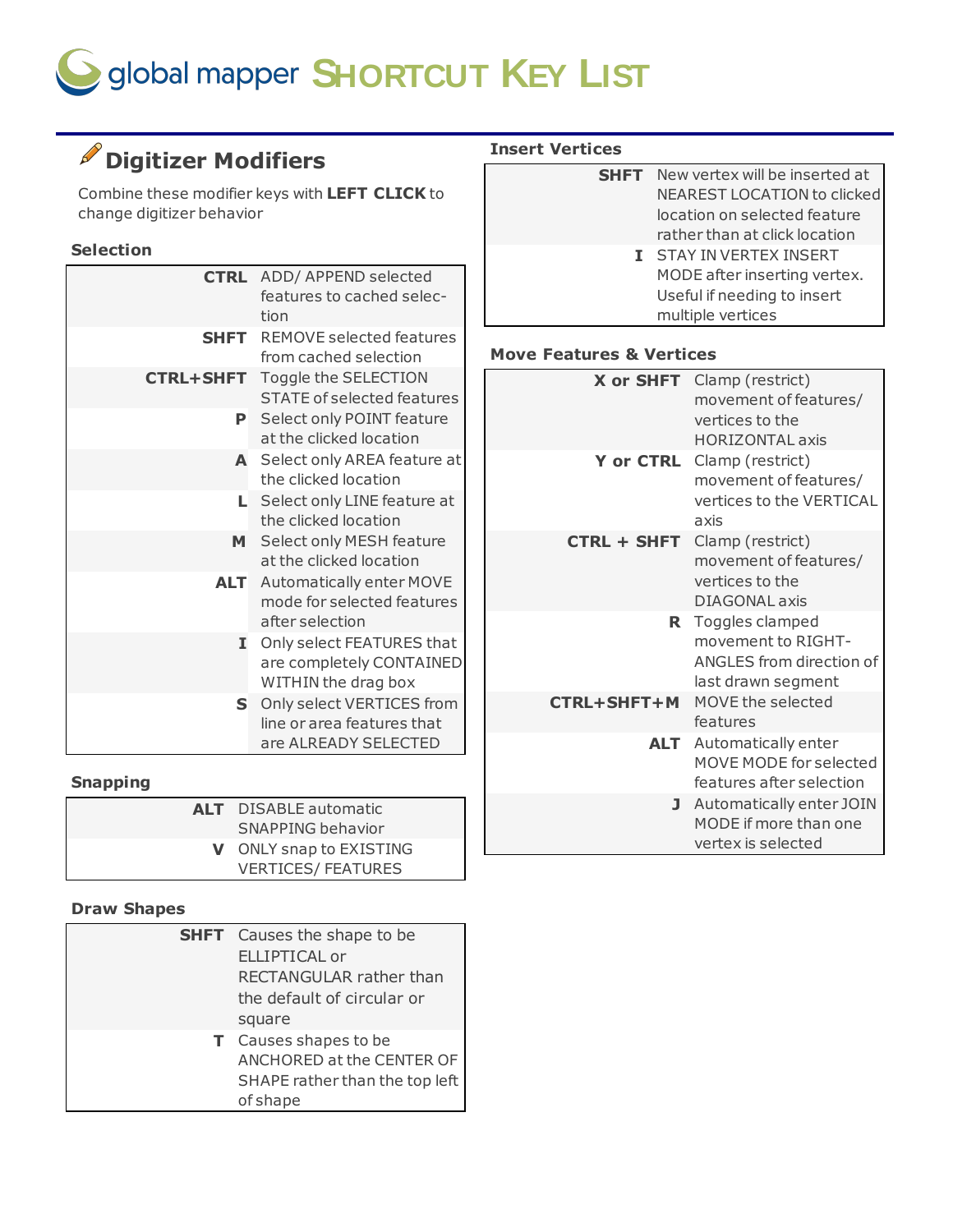

| <b>5 3D Display and Navigation</b>   |                                                                                              | Arrow Left / Rotate the view around the<br>Right current location. * |                                                  |
|--------------------------------------|----------------------------------------------------------------------------------------------|----------------------------------------------------------------------|--------------------------------------------------|
| F <sub>5</sub>                       | $CTRL + 3$ Open or refresh the 3D<br>view<br>Refresh the 3D view                             | Page Up / Down Raise and lowers walk mode<br>height *                |                                                  |
| <b>Arrow Keys</b>                    | Pan 3D view left, right,<br>forward, and back or                                             | <b>Advanced 3D Display and Navig-</b><br>ation                       |                                                  |
|                                      | move in.                                                                                     |                                                                      | V Locks movement to the                          |
|                                      | Page Up/Down Zoom out and in*                                                                |                                                                      | vertical plane                                   |
| Home/<br>Number 5 /                  | Return to default view                                                                       |                                                                      | H Locks movement to the<br>horizontal plane      |
| <b>CTRL+SHIFT+D</b>                  | <b>CTRL + Home</b> Center the 2D view on                                                     |                                                                      | F11 Decreases the field of<br>view by 5 degrees* |
|                                      | the current selection<br><b>Numbers 8 / 2</b> Control tilt forward and                       |                                                                      | F12 Increases the field of<br>view by 5 degrees* |
|                                      | back *                                                                                       | Home                                                                 | Default View. This is the                        |
|                                      | <b>Numbers 4 / 6</b> Control rotation right<br>and left*                                     | /CTRL+SHIFT+D/5<br>key                                               | standard view that you<br>get when you open the  |
| Numbers 7 / 9                        | Move $up*$                                                                                   |                                                                      | 3D viewer.                                       |
| Numbers 1 / 3 Move down*             |                                                                                              | Ctrl+Shift+T                                                         | Top View.                                        |
|                                      | Mouse Wheel Roll to zoom in and out or<br>raise and lower the walk<br>mode height. Click and | Ctrl+Shift+U                                                         | Bottom View.                                     |
|                                      |                                                                                              | Ctrl+Shift+L Left View.                                              |                                                  |
|                                      |                                                                                              | Ctrl+Shift+R Right View.                                             |                                                  |
|                                      | drag to pan                                                                                  | Ctrl+Shift+F                                                         | Front View.                                      |
| Left Mouse Button Navigate the view. | Forward / back                                                                               | Ctrl+Shift+B Back View.                                              |                                                  |
|                                      | movements tilt the<br>scene up or down;<br>left/right movements<br>rotate the view. *        |                                                                      |                                                  |
| <b>Right Mouse Button</b>            | Forward / back<br>movements zoom in or<br>out. *                                             |                                                                      |                                                  |

**Note:** \***SHIFT** and **CTRL** Keys are modifiers that increase or decrease the operation

### **Walk Mode**

|                | Left Mouse Forward / back movements                                                                |
|----------------|----------------------------------------------------------------------------------------------------|
|                | <b>Button</b> move forwards or back in the                                                         |
|                | scene. Left / right movements                                                                      |
|                | rotate the view.                                                                                   |
|                | <b>Right Mouse Raise and lower walk mode</b>                                                       |
| Button height. |                                                                                                    |
|                | Mouse Wheel Click and drag to change the<br>pitch. Roll to raise and lower the<br>walk mode height |
|                | Arrow Up / Down Move into or away from the                                                         |
|                | scene. $*$                                                                                         |

## **Advanced 3D Display and Navig-**

|                                | Locks movement to the<br>vertical plane                                                    |
|--------------------------------|--------------------------------------------------------------------------------------------|
| н.                             | Locks movement to the<br>horizontal plane                                                  |
| F11.                           | Decreases the field of<br>view by 5 degrees*                                               |
| F12.                           | Increases the field of<br>view by 5 degrees*                                               |
| Home<br>/CTRL+SHIFT+D/5<br>key | Default View. This is the<br>standard view that you<br>get when you open the<br>3D viewer. |
| $Ctrl + Shift + T$             | Top View.                                                                                  |
| Ctrl+Shift+U                   | Bottom View.                                                                               |
| $Ctrl + Shift + L$             | Left View.                                                                                 |
| $Ctrl + Shift + R$             | Right View.                                                                                |
| $Ctrl + Shift + F$             | Front View.                                                                                |
| Ctrl+Shift+B                   | Back View.                                                                                 |